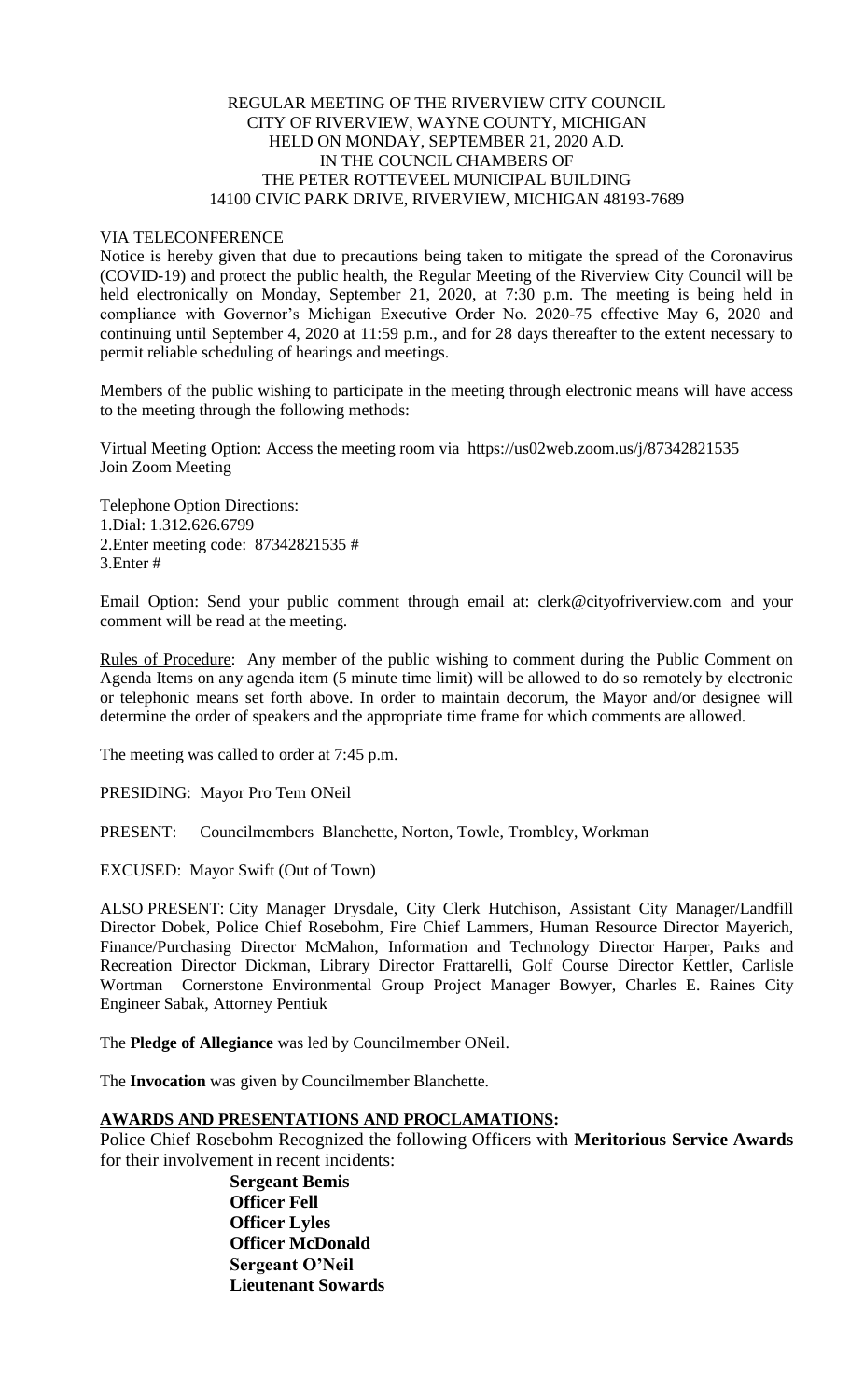# **MINUTES:**

Motion by Councilmember Norton, seconded by Councilmember Workman that the **Minutes** of the Regular Meeting of **September 8, 2020,** and the condensed version for publication, be **Approved**. Carried unanimously.

# **PUBLIC HEARINGS:**

None.

# **PUBLIC COMMENTS:**

The Mayor offered public comments.

# **ORGANIZATIONAL BUSINESS:**

None.

# **CONSENT AGENDA:**

Motion by Councilmember Norton, seconded by Councilmember Workman, that the **Consent Agenda** be Approved as follows:

- Ratify Proposal for **Actuarial Study** of **Pension Costs** for New Members to the Riverview Employees Retirement System for a Cost Not to Exceed \$**5,000.00**.
- Approve Budget Amendments as follows:

A.

B.

| Description                 | Account Number  | Current<br>Appropriation | Amended<br>Appropriation | Amendment or<br>Change |
|-----------------------------|-----------------|--------------------------|--------------------------|------------------------|
| 2020/21 City Council        |                 |                          |                          |                        |
| <b>Contractual Services</b> | 101-101-818.000 | $0.00\,$                 | 14.000.00                | 14,000.00              |

JUSTIFICATION: To increase the contractual services line item for the Rehmann Robson review of financial information.

| D.                                   |                       |               |               |                                       |                     |
|--------------------------------------|-----------------------|---------------|---------------|---------------------------------------|---------------------|
|                                      |                       | Current       | Amended       | Amendment or                          |                     |
| Description                          | <b>Account Number</b> | Appropriation | Appropriation | Change                                | PO Number           |
| <b>Operating Supplies</b>            | 101-209-740.000       | 5.200.00      | 5,636.85      | \$<br>436.85                          | 20-002004           |
| Pistol Range                         | 101-301-780.100       | 8,000.00      | 8,110.65      | \$<br>110.65                          | 20-002020           |
| <b>Operating Supplies</b>            | 101-443-740.000       | 10,750.00     | 10,829.90     | \$<br>79.90                           | 20-001970           |
| Repair Parts/Equip Supply            | 101-443-760.500       | 70,000.00     | 70,220.30     | \$<br>220.30                          | 20-002093           |
| Repair Parts/Equip Supply            | 101-443-760.500       | 70,220.30     | 70,866.30     | -\$<br>646.00                         | 20-001970           |
| Bike Path - Iron Belle Trail         | 101-447-985.070       | 0.00          | 57,236.00     | 57,236.00                             | 18-002197           |
| Park Improvements/Equipment          | 101-751-972.010       | 50.00         | 7,260.50      | $\boldsymbol{\mathsf{S}}$<br>7,210.50 | 20-000734           |
| Park Improvements/Equipment          | 101-751-972.010       | 7,260.50      | 55,409.25     | \$<br>48.148.75                       | 20-000856           |
| Wellness Program                     | 101-851-962.550       | 6,500.00      | 10,490.00     | \$<br>3,990.00                        | 20-002098           |
| Joint/Crack Sealing                  | 202-463-818.035       | 22,500.00     | 32,529.45     | \$                                    | 10,029.45 20-000956 |
| <b>Street Sectioning</b>             | 202-463-974.110       | 186,000.00    | 189,261.47    | \$<br>3,261.47                        | 20-000226           |
| <b>Street Sectioning</b>             | 202-463-974.110       | 189,261.47    | 244,316.87    | 55,055.40                             | 19-000183           |
| <b>Street Sectioning</b>             | 202-463-974.110       | 244,316.87    | 247,049.39    | 2,732.52                              | 19-000561           |
| <b>Street Sectioning-Engineering</b> | 202-463-974.111       | 27,000.00     | 52,912.49     | $\boldsymbol{\mathsf{S}}$             | 25,912.49 20-000014 |
| Joint/Crack Sealing                  | 203-463-818.035       | 42,500.00     | 65,902.04     | -\$<br>23,402.04                      | 20-000956           |
| <b>Street Sectioning</b>             | 203-463-974.110       | 434,000.00    | 601,399.49    | \$<br>167,399.49                      | 20-000225           |
| <b>Street Sectioning</b>             | 203-463-974.110       | 601,399.49    | 617,231.99    | 15,832.50                             | 19-000561           |
| <b>Street Sectioning</b>             | 203-463-974.110       | 617,231.99    | 752,071.98    | \$<br>134,839.99                      | 20-001167           |
| <b>Street Sectioning-Engineering</b> | 203-463-974.111       | 63,000.00     | 123,462.47    | \$                                    | 60,462.47 20-000014 |
| <b>Street Sectioning-Engineering</b> | 203-463-974.111       | 123,462.47    | 150,399.80    | \$<br>26,937.33                       | 20-001166           |
| Sidewalk Replacement                 | 203-463-980.100       | 10,000.00     | 11,707.72     | \$                                    | 1,707.72 20-000629  |
| <b>Operating Supplies</b>            | 243-535-740.000       | 4,850.00      | 4,893.48      | 43.48<br>-\$                          | 20-001844           |
| Park Improvements/Equipment          | 275-712-972.010       | 0.00          | 6,740.00      | \$<br>6,740.00                        | 20-000992           |
| Network Maintenance                  | 402-903-818.105       | 29,000.00     | 30,376.37     | \$<br>1,376.37                        | 20-002016           |
| Network Maintenance                  | 402-903-818.105       | 30,376.37     | 37,383.97     | \$<br>7,007.60                        | 20-001845           |

JUSTIFICATION: To bring forward PO's from Fiscal Year 2019-2020 into the new fiscal year to finish projects and complete the purchases.

#### **RESOLUTIONS:**

Motion by Councilmember Towle, seconded by Councilmember Workman, that Resolution No. 20-22, regarding the Establishment of the **Water, Sewer** and **Sewer Debt Rates** and **Meter Charges** for the Period Beginning September 1, 2020, be Adopted.

> RESOLUTION NO. 20-22 ESTABLISHING FEES FOR WATER AND SEWER RATES AND METER CHARGES AS FEES TO BE ESTABLISHED BY CITY COUNCIL RESOLUTION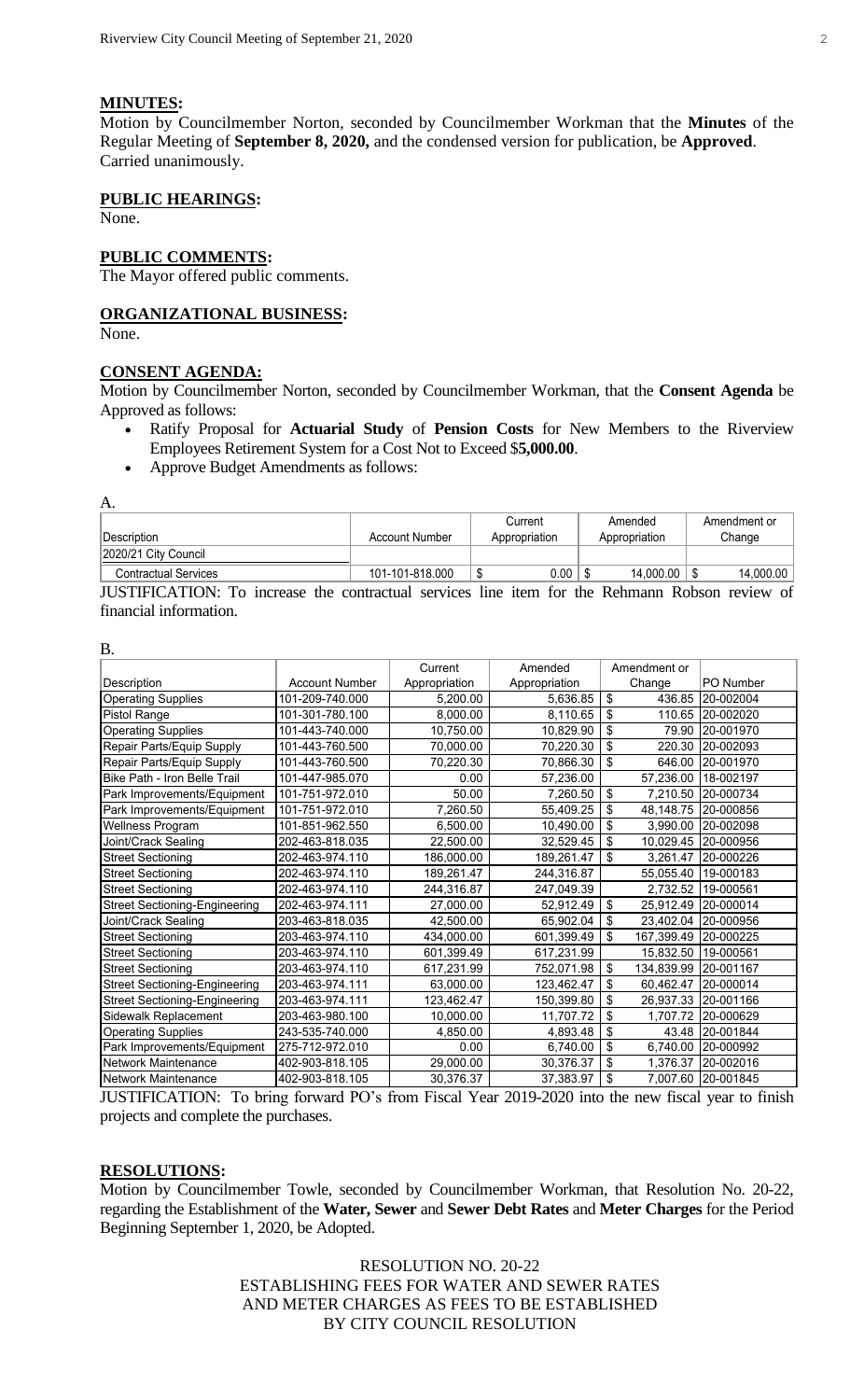- WHEREAS, the City Council desires to establish Water and Sewer Rates and Meter Charges as fees to be established by city council resolution to be implemented for the City of Riverview;
- WHEREAS, the respective Department Heads have proposed the fees;
- WHEREAS, the City Council determines the proposed Fees to be required to meet the operational and capital needs for the effected Riverview Departments; and
- WHEREAS, Section 26-13 of the Riverview City Charter provides for the City Council to establish the listed Fees by City Council Resolution.

NOW, THEREFORE, BE IT RESOLVED BY THE CITY COUNCIL OF THE CITY OF RIVERVIEW, MICHIGAN, AS FOLLOWS:

The City Council hereby approves the proposed Fee Schedule as follows:

Water and sewer rates and meter charges.

Prior rates for periods through August 31, 2020 remain in effect.

- a) *Water rates.* The rates and charges to be collected from consumers of water shall be such as specified in the following schedule. Water rate per thousand gallons delivered to the consumer shall be based on 1,000 gallons per each metering period effective September 1, 2020 shall be: (1) For customers billed monthly:
	- a. For the first 4,000,000 gallons per monthly billing cycle, the rate shall be \$8.31 per thousand gallons.
	- b. For any amount in excess of the first 4,000,000 gallons per monthly billing cycle, the rate shall be \$4.15 per thousand gallons.
	- (2) For customers billed quarterly:
		- a. For the first 12,000,000 gallons per quarterly billing cycle, the rate shall be \$8.31 per thousand gallons.
		- b. For any amount in excess of the first 12,000,000 gallons per quarterly billing cycle, the rate shall be \$4.15 per thousand gallons.
- b) *Water meter service charges.* The fees required by section 70-35 shall be as follows:
	- (1) Residential/consumers of water in the city shall pay the following meter service charges for each three-calendar-month period:

| Meter Size:            |         |
|------------------------|---------|
| 5/8"                   | \$2.75  |
| 3/4"                   | \$3.08  |
| 1"                     | \$3.83  |
| $1 - 1/2$ <sup>*</sup> | \$5.85  |
| 7"                     | \$10.53 |

(2) Industrial and high volume commercial consumers of water in the city shall pay the following meter service charge for each calendar month:

| Meter Size: |         |
|-------------|---------|
| 5/8"        | \$0.92  |
| 3/4"        | \$1.03  |
| 1"          | \$1.28  |
| $1 - 1/2$ " | \$1.95  |
| 2           | \$3.51  |
| 2" Compound | \$7.39  |
| 3"          | \$10.72 |
| 4"          | \$14.61 |
| 6"          | \$31.20 |
| 2"          | \$46.00 |

c) *Sewer rates.* A sewage disposal charge to be collected at the rate of, per 1,000 gallons of water delivered to the consumer, effective September 1, 2020 shall be as follows: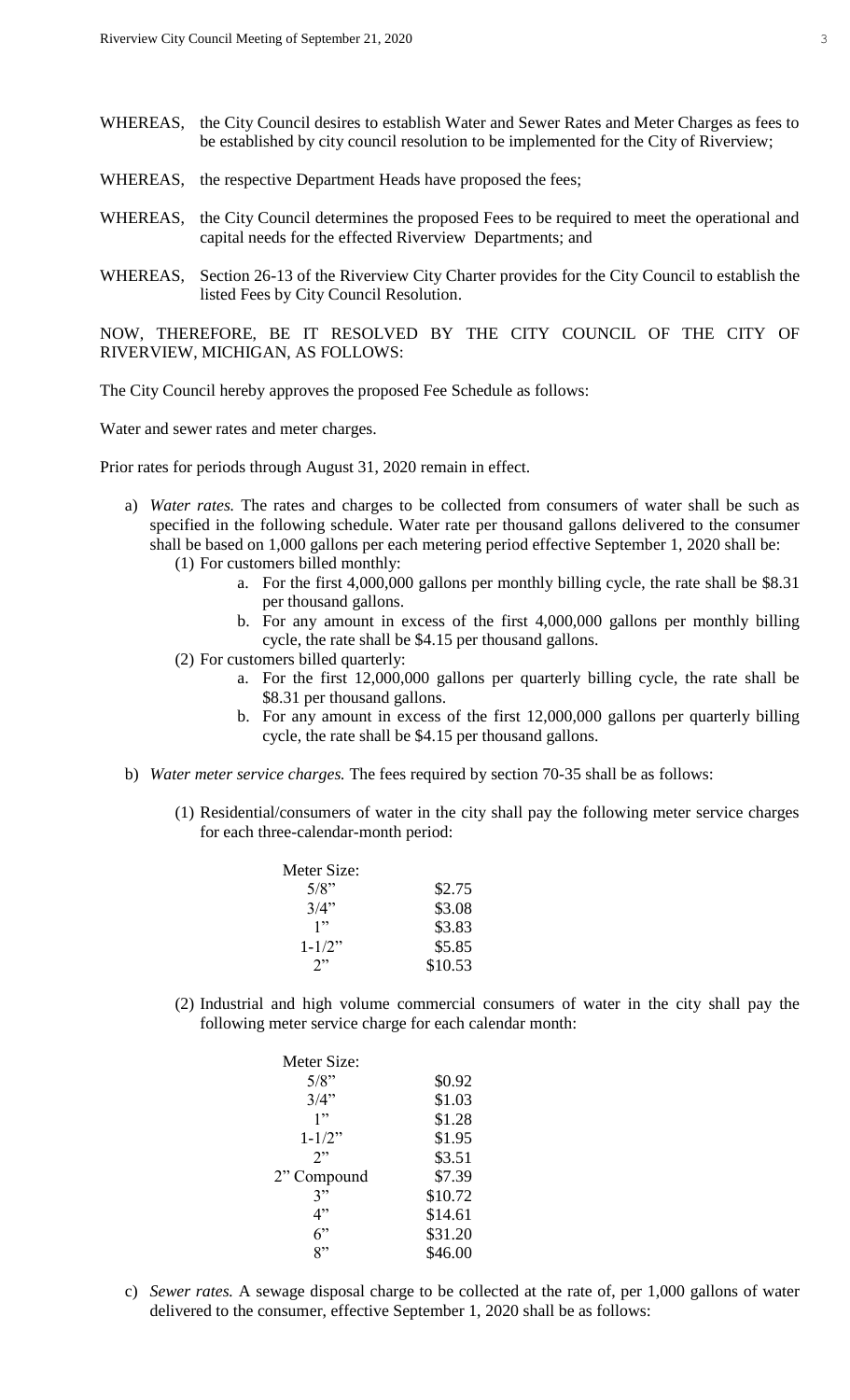- (1) For customers billed monthly:
	- a. For the first 6,000,000 gallons per monthly billing cycle, the rate shall be \$7.30 for operations and an additional \$0.70 for federal court mandated remedial costs, per thousand gallons.
	- b. For any amount of excess of the first 6,000,000 gallons per monthly billing cycles, the rate shall be \$4.70 per thousand gallons.
- (2) For customers billed quarterly:
	- a. For the first 18,000,000 gallons per quarterly billing cycle, the rate shall be \$7.30 for operations and an additional \$0.70 for federal court mandated remedial costs, per thousand gallons.
	- b. For any amount in excess of eighteen million (18,000,000) gallons per quarterly billing cycle, the rate shall be \$4.70 per thousand gallons.
- d) *Non-residential user fee*: A charge to be collected at the rate of \$0.21 per 1,000 gallons of water delivered. For the purpose of this section, residential units are defined as any structure designed and used for year-round habitation where average occupancy by the same person or persons was longer than two (2) consecutive months during the previous year; non-residential units will include any sewered premises which does not meet this description.
- e) *Capital charges*. The fees as required by section 70-37 shall be as follows: Water capital charge, per connection…\$500.00 Sewer capital charge, per connection…\$500.00
- f) *Tap-in fees*. The fees as required by section 70-38 shall be as follows: Water or sewer tap-ins, where provided by the city, shall be 120 percent of the actual cost.
- g) *Restoration of suspended service*. See DPW Service Fees
- h) *Environmental surcharge for roof drainage*: The environmental surcharge for failure to comply with provisions regulating connection of roof drains with sewer system shall be, per quarter, \$50.00.
- i) *Sewer use determination*: In calculating the sewer usage, the customer's water use shall constitute the minimum quantity of sewer usage for the corresponding billing cycle. Any metered sewer flows that are determined to be in excess of the customer's water use for the billing cycle shall also be charged the sewer rate set forth above.
- j) *Billing cycle determination*. High volume customers shall be billed on a monthly cycle, and all other shall be billed on a quarterly cycle unless the customer seeks and obtains the approval of the city manager for placement on a monthly cycle with city council notification.
- k) *Exclusive water service*. The water and sewer service provided by the city shall be the exclusive supply for such service. Effective January 1, 2002, it was deemed unlawful for any person within the city to have a water or sewer service connection with any other service provider without the express prior consent of the city council of the city.

AYES: Mayor Pro Tem ONeil, Councilmembers Blanchette, Norton, Towle, Workman NAYS: Councilmember Trombley EXCUSED: Mayor Swift ADOPTED this 21st day of September, 2020. ATTEST: \_\_\_\_\_\_\_\_\_\_\_\_\_\_\_\_\_\_\_\_\_\_\_\_\_\_\_\_\_\_\_\_\_\_

Sussie ONeil, Mayor Pro Tem

I, Cynthia M. Hutchison, duly authorized City Clerk of the City of Riverview, do hereby certify the foregoing Resolution is a true copy of a resolution adopted by the Riverview City Council at their regular meeting of September 21, 2020.

 $(S E A L)$ 

Cynthia M. Hutchison, City Clerk

\_\_\_\_\_\_\_\_\_\_\_\_\_\_\_\_\_\_\_\_\_\_\_\_\_\_\_\_\_\_\_\_\_\_\_\_

#### **ADMINISTRATION:**

Motion by Councilmember Trombley, seconded by Councilmember Blanchette, that Authorization for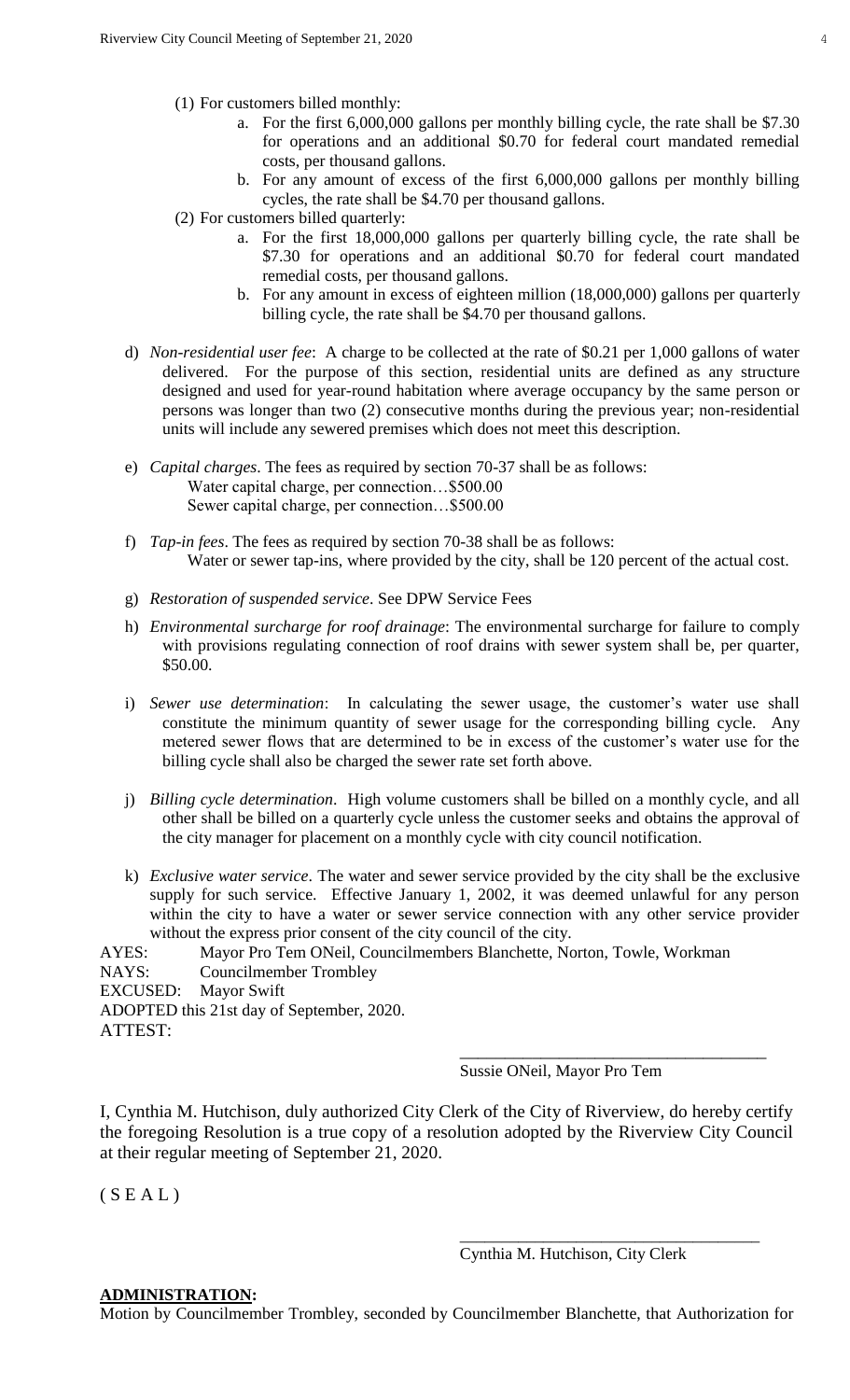the Cooperative Purchase of Two (2) **Stryker Power Cots** and Loader Systems from Stryker Medical with their Zero percent (0%) Financing for **\$77,296.95**, be Approved. Carried unanimously.

#### **ORDINANCES**:

Motion by Councilmember Towle, seconded by Councilmember ONeil, that Authorization for the Clerk to give the **Second** Reading, by title only, of Proposed **Ordinance No. 713**, regarding amending the Code of Ordinances by the **Repeal of Section 38-9, Transportation** or **Possession** of **Usable Marijuana**, be Approved.

Carried unanimously.

### PROPOSED ORDINANCE NO. 713

AN ORDINANCE TO AMEND CHAPTER 38 OF THE RIVERVIEW CODE, "OFFENSES AND MISCELLANEOUS PROVISIONS", BY THE REPEAL IN ITS ENTIRETY OF SECTION 38-9 "TRANSPORTATION OR POSSESSION OF USABLE MARIJUANA; PENALTY", OF ARTICLE I, "IN GENERAL", TO BE CONSISTENT WITH STATE LAW CONCERNING THE POSSESSION AND USE OF RECREATIONAL MARIHUANA.

#### THE CITY OF RIVERVIEW ORDAINS:

ARTICLE I. Adoption: That Section 38-9, Transportation or possession of usable marijuana; penalty, is hereby repealed in its entirety in order to be consistent with state law concerning the possession and use of recreational marihuana.

### CHAPTER 38 OFFENSES AND MISCELLANEOUS PROVISIONS ARTICLE I. IN GENERAL

Section 38-9. – Transportation or possession of usable marijuana; penalty.

# (IS REPEALED IN ITS ENTIRETY)

ARTICLE II. Penalty: A person violating this ordinance shall be punished in accordance with Section 1-8 of the Code of Ordinances of the City of Riverview, unless a different penalty is expressly provided in this ordinance.

ARTICLE III. Severability: Should any word, sentence, phrase or any portion of this Ordinance be held in a manner invalid by any Court of competent jurisdiction or by any agency having authority to do so for any reason whatsoever, such holding shall be construed and limited to such word, sentence, phrase or any portion of the Ordinance held to be invalid and shall not be construed as affecting the validity of any remaining words, sentence, phrases or portions of the Ordinance.

ARTICLE IV. Conflicting Ordinances: All prior existing ordinances adopted by the City of Riverview inconsistent or in conflict with the provisions of this Ordinance are, to the extent of such conflict or inconsistency, hereby expressly repealed.

ARTICLE V. Codification; Scrivener's Errors:

- (a) Article I of this Ordinance shall be codified, and all other sections shall not be codified.
- (b) The sections, divisions and provisions of this Ordinance may be renumbered or re-lettered as deemed appropriate by the Code codifier.
- (c) Typographical errors and other matters of a similar nature that do not affect the intent of this Ordinance, as determined by the City Clerk and City Attorney, may be corrected with the endorsement of the City Manager, or designee, without the need for a public hearing.

ARTICLE VI. Reading and Publication: This Ordinance shall be given a first reading on September 8, 2020 shall be given a second reading on September 21, 2020, shall be adopted on September 21, 2020 and shall be published and become effective upon publication. The Clerk shall publish a summary of this ordinance and include in the publication notice that a true copy of the Ordinance can be inspected or obtained at the Clerk's office.

ADOPTED, APPROVED AND PASSED by the City Council of the City of Riverview this 21st day of September, 2020.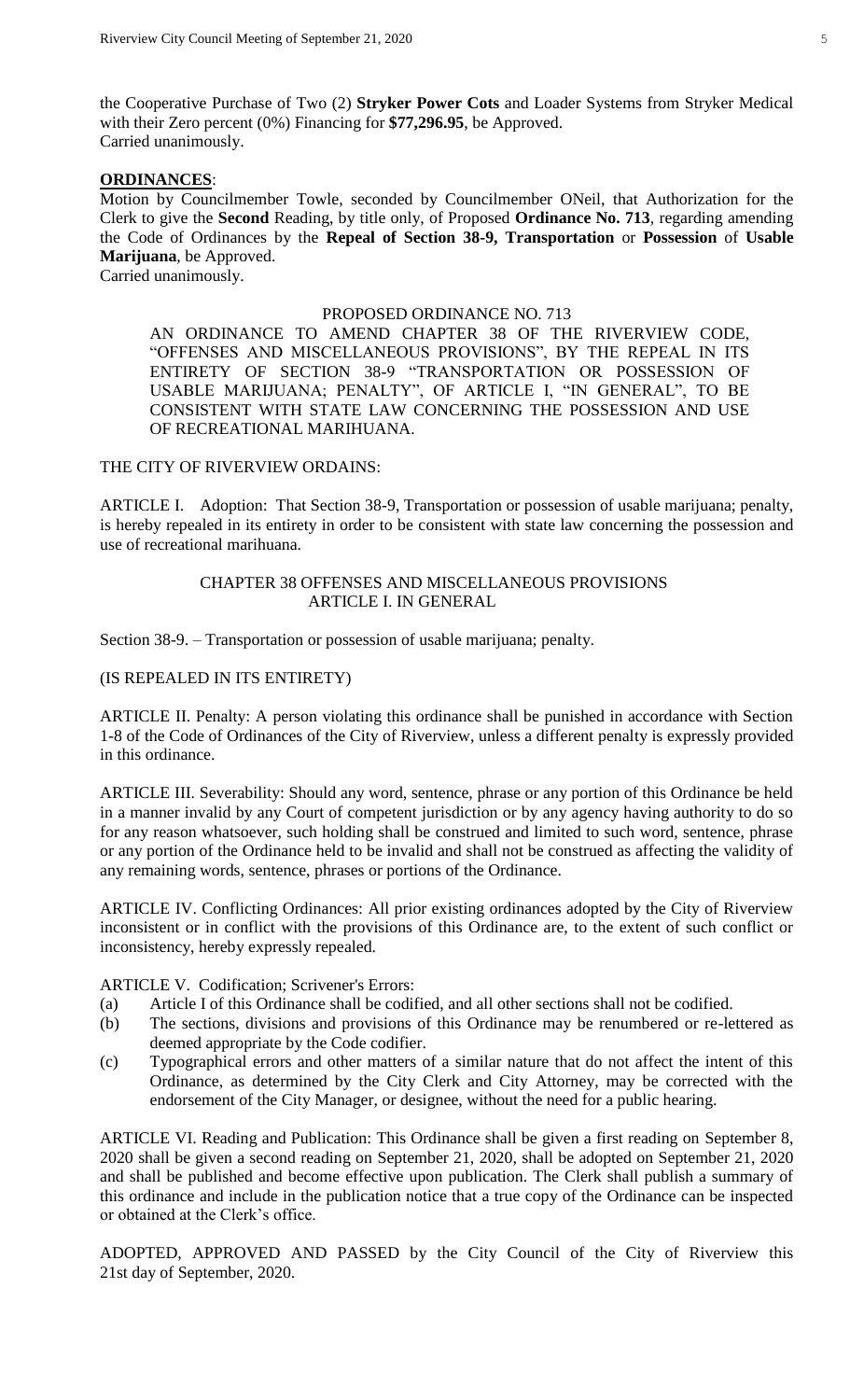The undersigned hereby certifies that the foregoing is a true and accurate copy of the ordinance adopted by the City Council of the City of Riverview at a regular meeting held on September 21, 2020.

## Cynthia M. Hutchison, City Clerk

\_\_\_\_\_\_\_\_\_\_\_\_\_\_\_\_\_\_\_\_\_\_\_\_\_\_\_\_\_\_\_\_\_\_\_\_\_\_

Motion by Councilmember Trombley, seconded by Councilmember Workman, that **Proposed Ordinance No. 713** be **Adopted.**

Carried unanimously.

Motion by Councilmember Trombley, seconded by Councilmember Workman, that Authorization for the Clerk to give the **Second** Reading, by title only, of Proposed **Ordinance No. 714**, regarding the Addition of a New Section 38-9, "**Water Encroachment on Public or Private Property**, be Approved.

Carried unanimously.

#### PROPOSED ORDINANCE NO. 714

AN ORDINANCE TO AMEND CHAPTER 38 OF THE RIVERVIEW CODE, "OFFENSES AND MISCELLANEOUS PROVISIONS", BY THE ADDITION OF A NEW SECTION 38-9, "WATER ENCROACHMENT ON PUBLIC OR PRIVATE PROPERTY", OF ARTICLE I, "IN GENERAL", TO ADDRESS THE PREVIOUSLY UNADDRESSED ISSUE OF WATER ENCROACHMENT IN THE CITY

#### THE CITY OF RIVERVIEW ORDAINS:

ARTICLE I. Adoption: That Section 38-9, "Water encroachment on public or private property", is hereby added and adopted to hereafter read as follows:

## CHAPTER 38 OFFENSES AND MISCELLANEOUS PROVISIONS ARTICLE I. IN GENERAL

Sec. 38-9. - Water encroachment on public or private property.

- (a) It shall be unlawful for any person to knowingly push, spray, move, direct, divert, dump, deposit, place, throw, or to otherwise cause or permit the directing or movement of any water, rainwater, liquid substance, liquid waste, hazardous liquid, greywater, black- water, or sewer water, upon any public or private property in the city for any purpose, without the consent of the public authority having supervision of public property or the owner of private property, unless specifically authorized by law or authorized public authority.
- (b) Violations and penalties. A person who violates or otherwise fails to comply with this section shall be subject to any one or more of the following:

(1) The first violation shall be a civil infraction with a fine of not more than \$100.00 plus court costs.

(2) A second violation shall be a civil infraction with a fine of not more than \$400.00 plus court costs.

(3) For a third or subsequent violation, a person shall be guilty of a misdemeanor.

ARTICLE II. Penalty: A person violating this ordinance shall be punished in accordance with Section 1- 8 of the Code of Ordinances of the City of Riverview, unless a different penalty is expressly provided in this ordinance.

ARTICLE III. Severability: Should any word, sentence, phrase or any portion of this Ordinance be held in a manner invalid by any Court of competent jurisdiction or by any agency having authority to do so for any reason whatsoever, such holding shall be construed and limited to such word, sentence, phrase or any portion of the Ordinance held to be invalid and shall not be construed as affecting the validity of any remaining words, sentence, phrases or portions of the Ordinance.

ARTICLE IV. Conflicting Ordinances: All prior existing ordinances adopted by the City of Riverview inconsistent or in conflict with the provisions of this Ordinance are, to the extent of such conflict or inconsistency, hereby expressly repealed.

ARTICLE V. Codification; Scrivener's Errors: